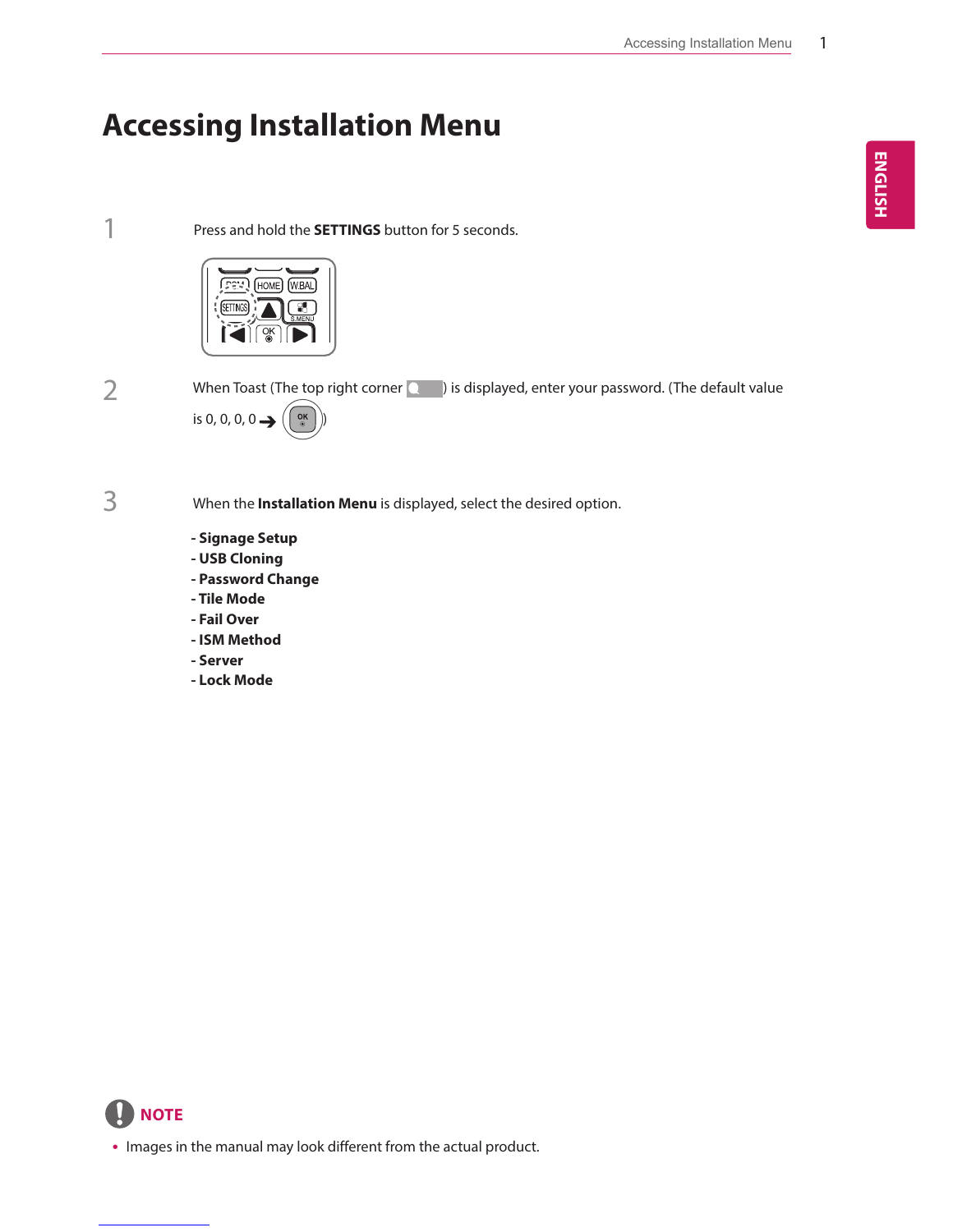# **Installation Menu**

## **A** NOTE

• Some features described in the Installation manual may not be supported in certain models.

## **Signage Setup Menu**

Use this menu to configure the digital signage after installation.

#### **Power On Status**

- You can select the operating status of the monitor when the main power is switched on.
- You can select from among PWR, STD, and LST.
- PWR sets the status of the monitor to On whenever the main power is switched on.
- STD sets the status of the monitor to Standby when the main power is switched on.
- LST sets the status of the monitor back to its previous status.

#### **IR Operation**

- If you set IR Operation to Normal, you can use the remote control.
- If you set IR Operation to Power Key Only, you can only use the Power Key.
- If you set IR Operation to Block All, you cannot use the remote control.

#### **Local Key Operation**

- If you set Local Key Operation to Normal, you can use the Local Key.
- If you set Local Key Operation to Power Key Only, you can only use the Power Key.
- If you set Local Key Operation to Block All, you cannot use the Local Key.

#### **Wake On LAN**

- You can set whether to use the Wake On LAN feature.
- You can set this option to On or Off.
- If you set this option to On, the Wake On LAN feature is enabled and you can turn on the product remotely via LAN.
- If you set this option to Off, the Wake On LAN feature is disabled.

#### **No Signal Power Off (15 Min)**

- You can choose whether to use the 15 Min Force Off feature.
- You can set this option to On or Off.
- If you set this option to On, the product turns off when it has remained in No Signal status for 15 minutes.
- If you set this option to Off, the 15 Min Force Off feature is disabled.
- Set this option to Off when you use the product for a long period of time.

#### **Auto Power Off**

- You can choose whether to use the 4 Hours Off feature.
- You can set this option to 4 Hours or Off.
- y If you set this option to 4 Hours, the product turns off when you have not pressed any buttons on the remote control for 4 hours.
- If you set this option to Off, the 4 Hours Off feature becomes disabled.
- Set this option to Off when you use the product for a long period of time.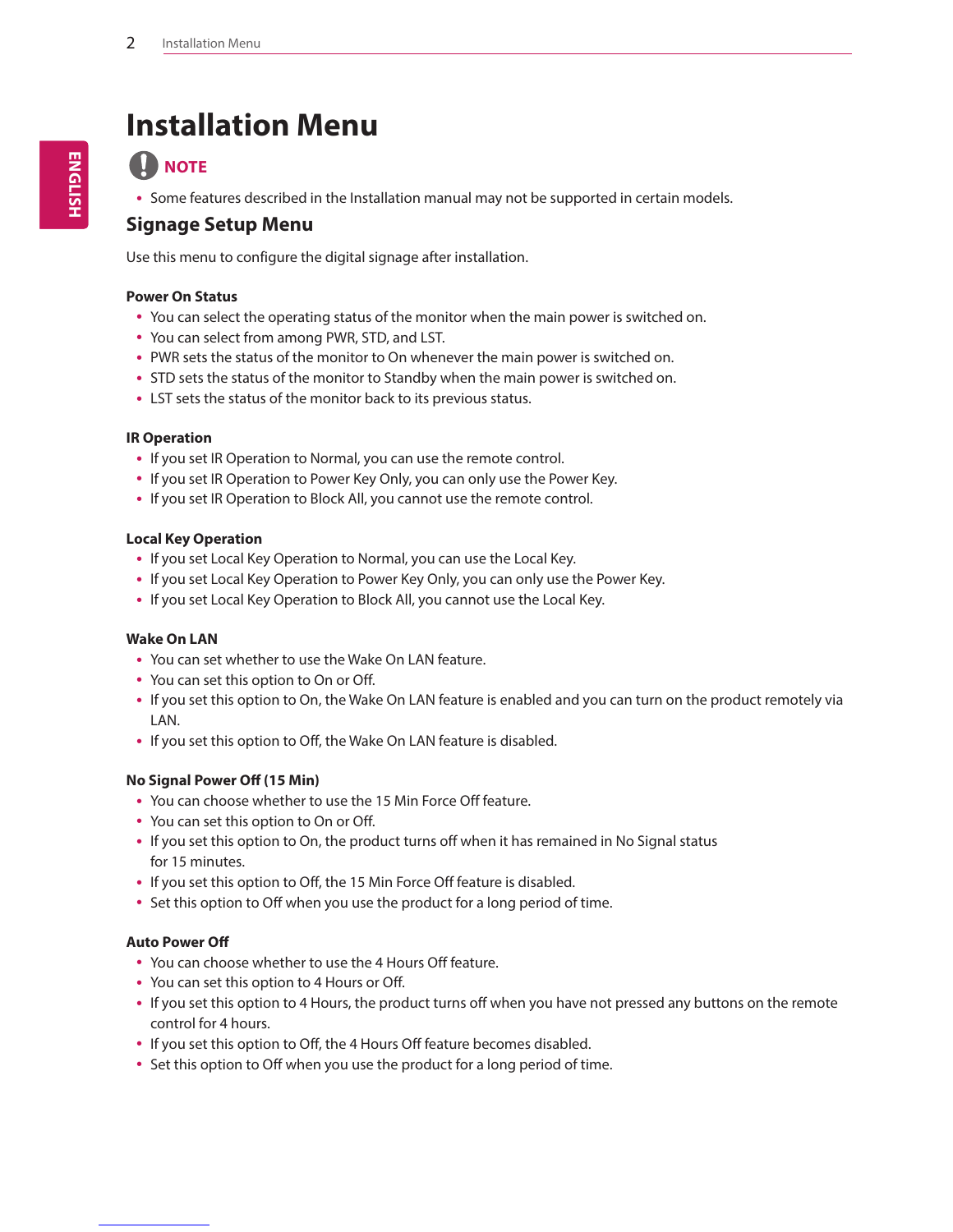#### **DPM**

- You can configure the DPM (Display Power Management) function.
- Off: you can set this option to Off, 5 sec./10 sec./15 sec./1 min./3 min./5 min./10 min.
- If this option is not set to Off, the monitor set enters the DPM mode when there is no input signal.
- If you set this option to Off, the DPM function is disabled.
- In the following cases, you can set DPM to Off or 10 min only. If DPM was set to 5 sec, 10 sec, 15 sec, 1 min, or 5 min, it will be changed to 10 min.
	- When USB Auto Playback is set to Photo or Movie
	- When Fail Over is set to Auto or Manual

#### **Baud rate (9600/115200)**

- You can change the RS-232 communication speed for controlling your monitor.
- You can choose 9600 or 115200.
- If you set this option to 9600, the RS-232 communication speed is set at 9600 bps.
- If you set this option to 115200, the RS-232 communication speed is set at 115200 bps.

#### **OSD Portrait Mode (Off, On)**

- You can rotate the OSD clockwise.
- You can set this option to On or Off.
- If you set this option to Off, the function is deactivated.
- If you set this option to On, the OSD rotates 90 degrees clockwise. In this case, you can not use a mouse.

#### **Power On Delay (0 ~ 250)**

- This feature delays power on in order to prevent overload when multiple monitor sets are turned on simultaneously.
- You can set the delay interval in the range of 0 to 250 seconds.

#### **Check Screen**

- The Check Screen feature judges whether there are abnormalities at the edges of the screen. R, G, and B OSDs are formed on the screen at one second intervals and an RGB Sensor tests the areas.
- If set to On, the Check Screen feature is enabled.
- If set to Off, the Check Screen feature is disabled.
- When the Portrait mode is On, the Check Screen feature is Off and deactivated.

#### **Digital Audio Input**

- HDMI/OPS/DISPLAYPORT: you can hear the sounds of digital signals carried by HDMI, or OPS or DISPLAYPORT through the monitor speakers.
- Audio In: you can hear sounds through the monitor speaker by connecting HDMI, or OPS or DISPLAYPORT ports to the Audio In port.

#### **Speaker**

- If you set this option to On, you can hear sounds through the monitor speaker. (\* The monitor speaker is sold separately.)
- If you set this option to Off, you cannot hear sounds through the monitor speaker.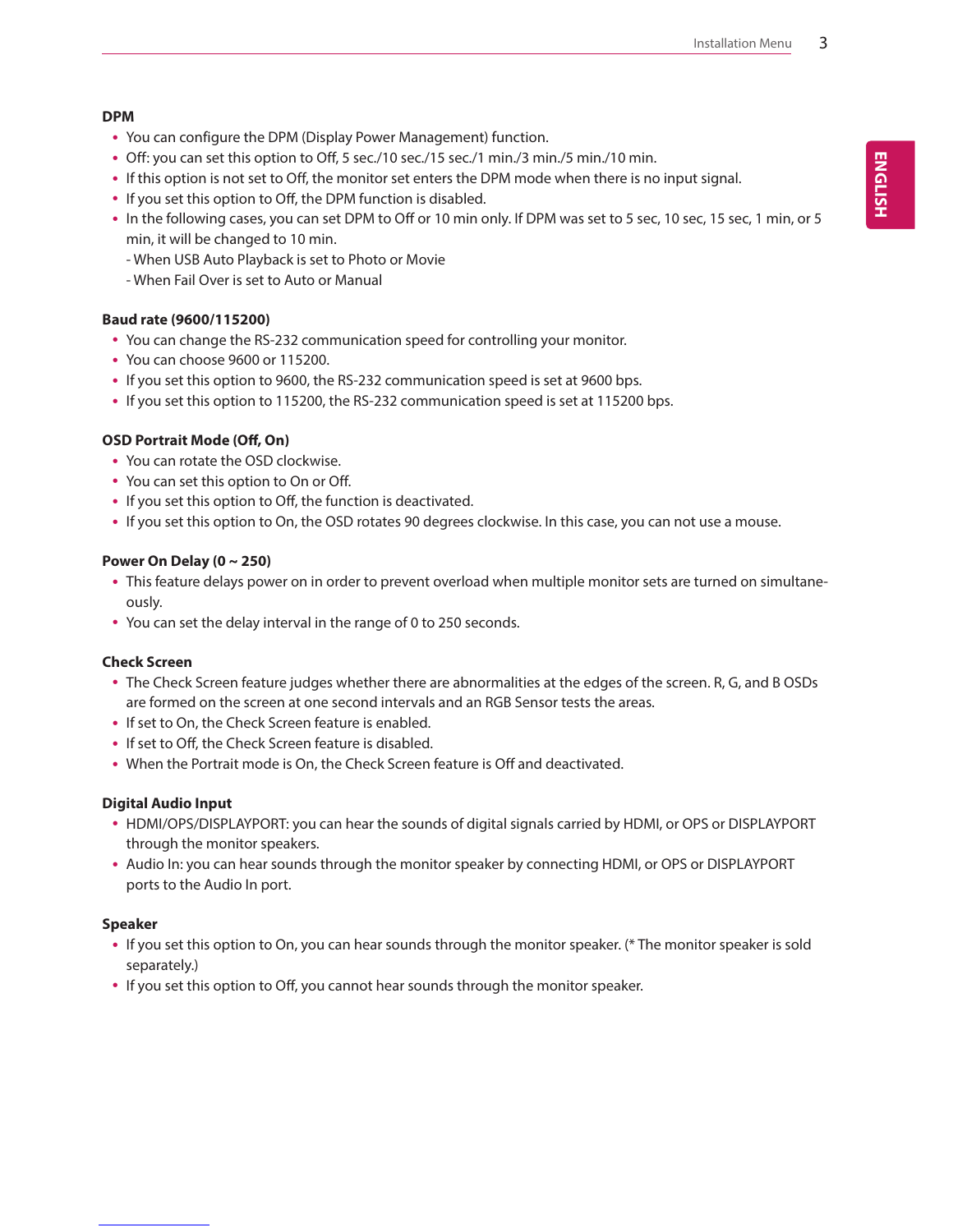#### **USB Auto Playback**

- This is a feature that auto-playbacks photos and videos when a USB device is connected. You can view photos and videos without manually selecting the View Photos/Movies menu.
- y If you select Movie for USB Auto Playback, then the video files in the top level folder on the USB device will automatically play in sequence. When switched on, Signage automatically searches and plays video files from a USB.
- If you select Photo for USB Auto Playback, then the image files in the top level folder on the USB device will automatically play in sequence. When switched on, Signage automatically searches and plays photos from a USB. However, this feature is unavailable while the SuperSign contents are played.

#### **Set ID**

- Set ID (1  $\sim$  1000) : When several products are connected for display, you can assign a unique Set ID No. to each product. Assign numbers ranging from 1 to 1000 and exit the option. You can control each product separately by using the Set ID you assigned to each product.
- Auto Set ID : Automatically assigns a unique set ID number to each set when several products are connected for display.
- Reset Set ID : You can reset the Set ID of the product to 1.

#### **PM Mode**

- Power Off : Normal DC off status.
- Sustain Aspect Ratio: Normal DC off status except that Switching IC stays on.
- Screen Off : Automatically changes to Screen Off status when entering the DPM mode, Auto Off (15 mins, 4 hours), or Abnormal Shut Down.
- Screen Off Always : Automatically changes to Screen Off status when entering the DPM mode, Auto Off (15 mins, 4 hours), Off Timer, Abnormal Shut Down, or when there is input from the remote control's Power button or the monitor's Off button.
- To change the screen from Off to On status, there must be input from the remote control's Power or Input button, or the monitor's On button.

#### **Interface Selection**

- You can set communication with the connected OPS.
- DISPLAY : Enables communication with external devices via the serial port.
- OPS : Enables communication via the OPS connected to the product.
- Interface Selection is enabled only when the OPS kit is connected.

#### **OPS Power Control**

- You can control the power of the OPS.
- Disable: Disables the OPS Power Control.
- Sync (on) : Synchronizes the power status of the monitor and the OPS only when monitor is on.
- Sync (on/off) : Always synchronizes the power status of the monitor and the OPS.
- This feature is enabled after the OPS is connected with the OPS connector and the displays are turned on.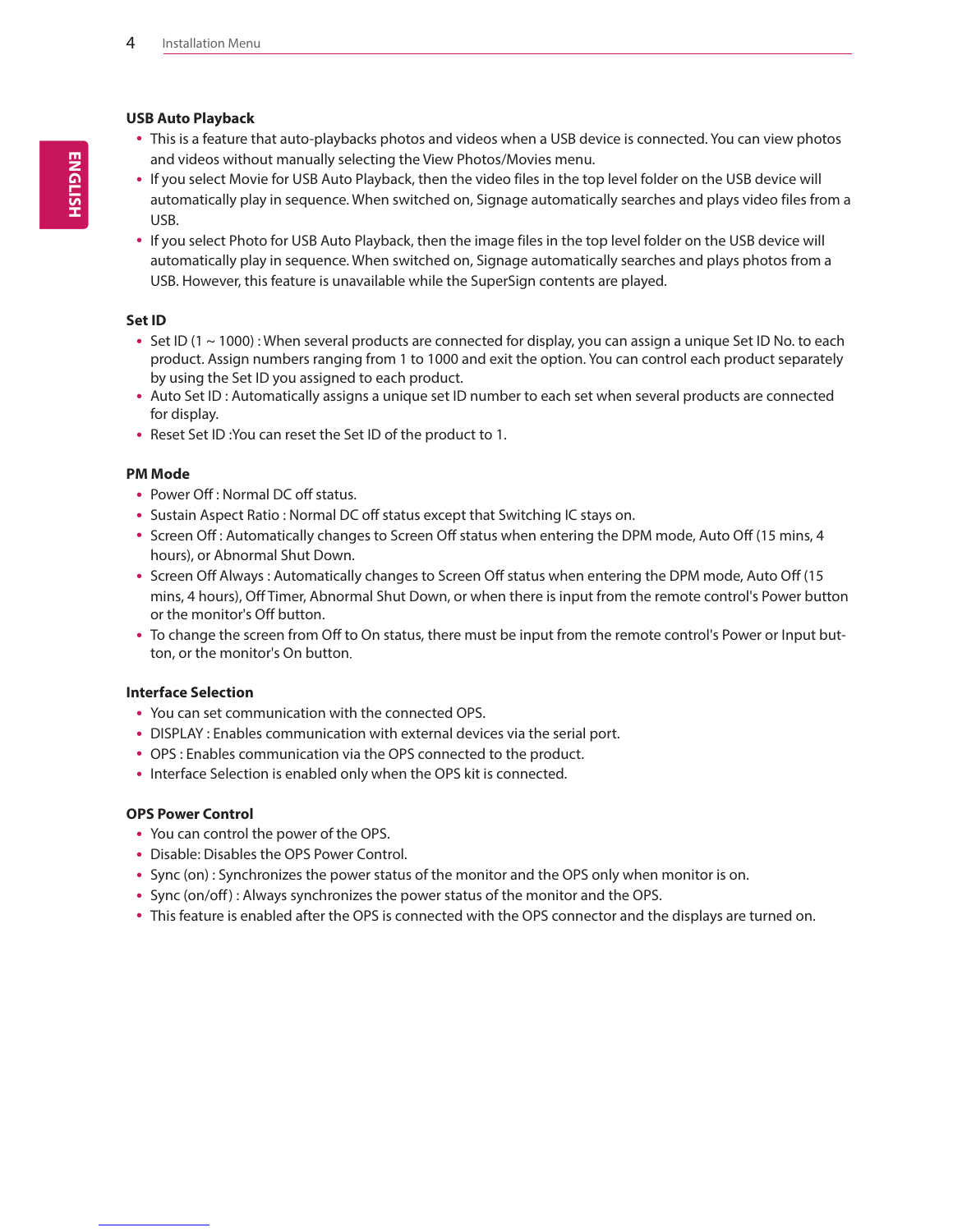#### **Master/Slave Mode**

- Master/Slave Mode : Syncs Multi-Vision products to the time and content of one product. These monitors can be set to Master or Slave. When multiple monitors are connected by RS-232C, only one monitor should be set to Master mode for this feature to work properly.
- Time Sync : To set Time Sync to On, the current time of the master monitor is sent to multiple slave monitors connected by RS-232C to sync the time. The monitors are synced every hour after the initial sync when Time Sync was set to On. (If any change occurs, there is an initial sync, and then the sync continues every hour.)
- Contents Sync : To set Content Sync to On, the content of the master monitor is sent to multiple slave monitors connected by RS-232C to sync content. All monitors must have Content Sync set to On with a single video or image for this feature to work properly. This feature supports content types only. Schedule types are not supported.

#### **Content Rotation**

- Rotates the image clockwise by 90 degrees.
- It is recommended that you use content designed to be used in Portrait mode.
- To set Content Rotation to On, ARC-related videos are resized to fit the full screen.

#### **Aspect Ratio(Rotation)**

• Selects an aspect ratio option that will be applied to Content Rotation. (Original/Full)

#### **Intelligent Auto**

• Adjusts the size, position, and phase of the monitor's screen automatically at the recognized resolution. This feature is available only in RGB input mode.

#### **White Balance**

- Adjusts the R-Gain, G-Gain, B-Gain, and Backlight values.
- Reset: Resets the White Balance value.

#### **Application**

• Adds/deletes applications in the Launcher bar.

#### **Factory Reset**

• You can reset the product to factory settings.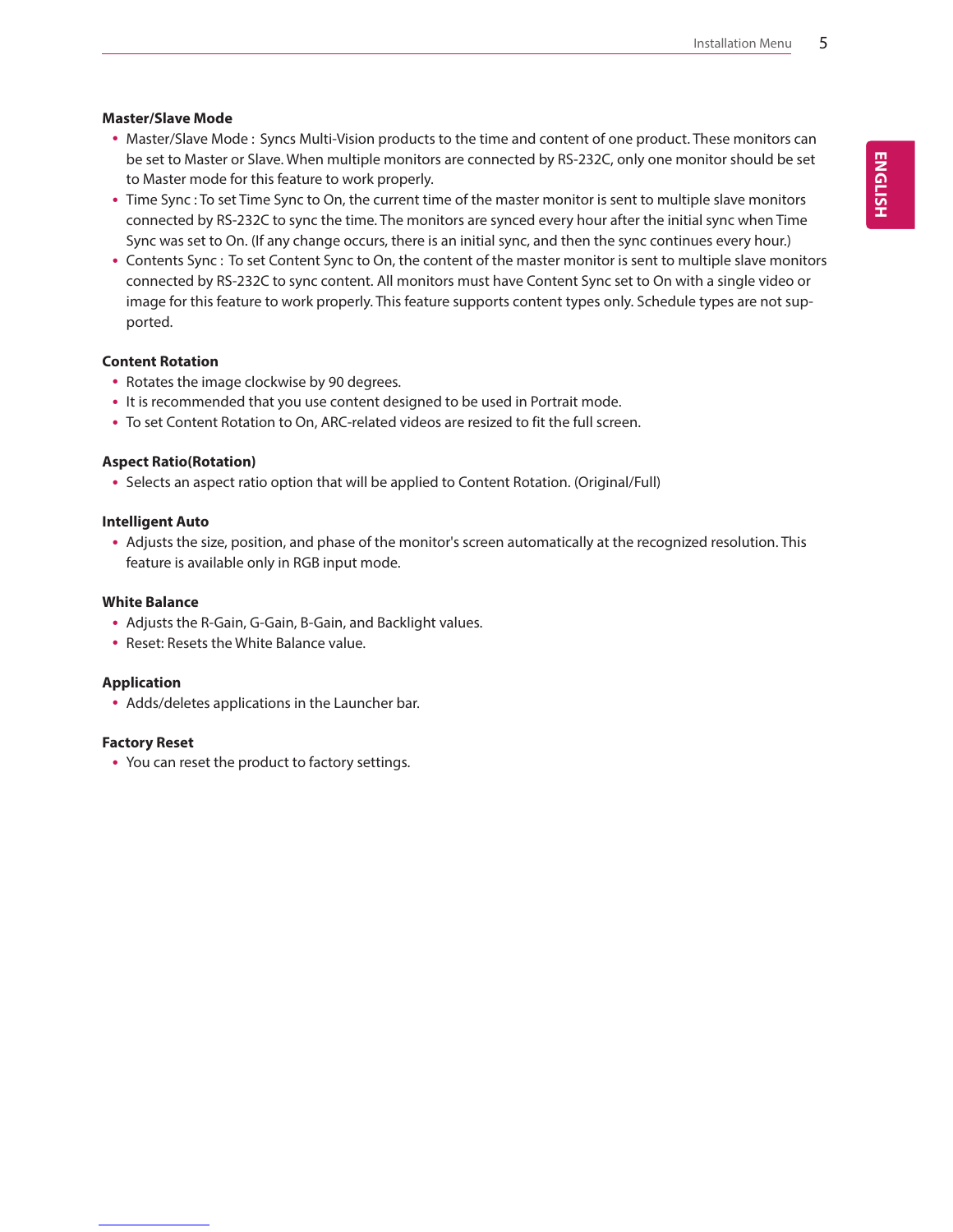## **USB Cloning Menu**

You can copy the product settings to other sets.

#### **Send to USB**

- You can save the current settings in file format to a USB device.
- Select the file name and press the OK button to complete
- You cannot save the following items: Advanced Control under PICTURE, Clock, Sleep Time, Power on Delay, Set ID, Tile ID, and items under NETWORK.

#### **Receive from USB**

- You can import configuration files from a USB device and change the settings for the current set.
- Using a settings file from a different model may not work properly on this product.
- When import is complete, the power turns off after five seconds.

#### **Logo Image Download**

- You can download and apply the boot images.
- The image you want to apply must be stored in the LG\_MONITOR folder at the top level of a USB device.
- When downloading is complete, the set reboots and the boot image will be applied.

## **CAUTION**

• To use the Configuration Cloning function, be sure to use a USB storage device formatted using the FAT32 file system. If the USB storage device has been formatted with another file system, it may not work correctly.

## **Password Change Menu**

You can change your password in the Installation menu.

You can change your password for security purposes. Enter a new 4-digit password. Enter the same password again in Confirm Password for confirmation.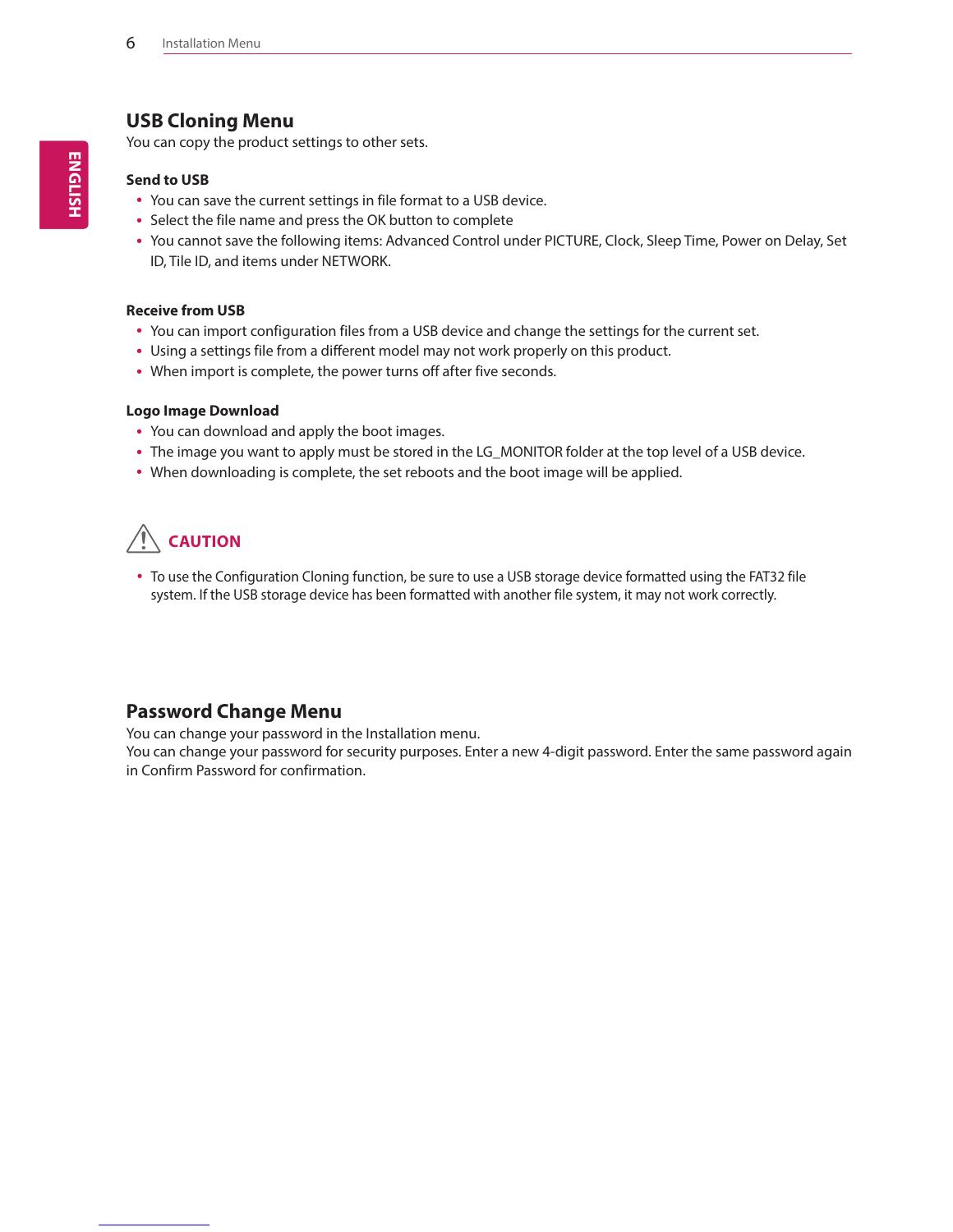## **Tile Mode Menu**

You can configure the integrated screen in the same way as each screen is configured. To use this function

- Must be used with multiple monitors.
- Must be operated after connecting the monitors using DP Cable and distributor.
- Tile mode: row x column ( $r = 1$  to 15,  $c = 1$  to 15)
- 15 x 15 available

#### **Row (1-15)**

• Set the number of Tile rows.

#### **Column (1-15)**

• Set the number of Tile columns.

#### **Tile ID (1-225)**

- Set an ID for the Tile.
- The ID you selected will be displayed on the screen.

#### **Natural**

• For more natural display, the image is partly omitted to account for the distance between the screens.

#### **Reset**

- Resets the Tile Mode option.
- If you select Tile Reset, all Tile settings are reset and the screen returns to the Full Screen Mode.

## **NOTE**

• If Tile Mode is enabled, Smart Energy Saving will be disabled to provide the same picture quality as other displays.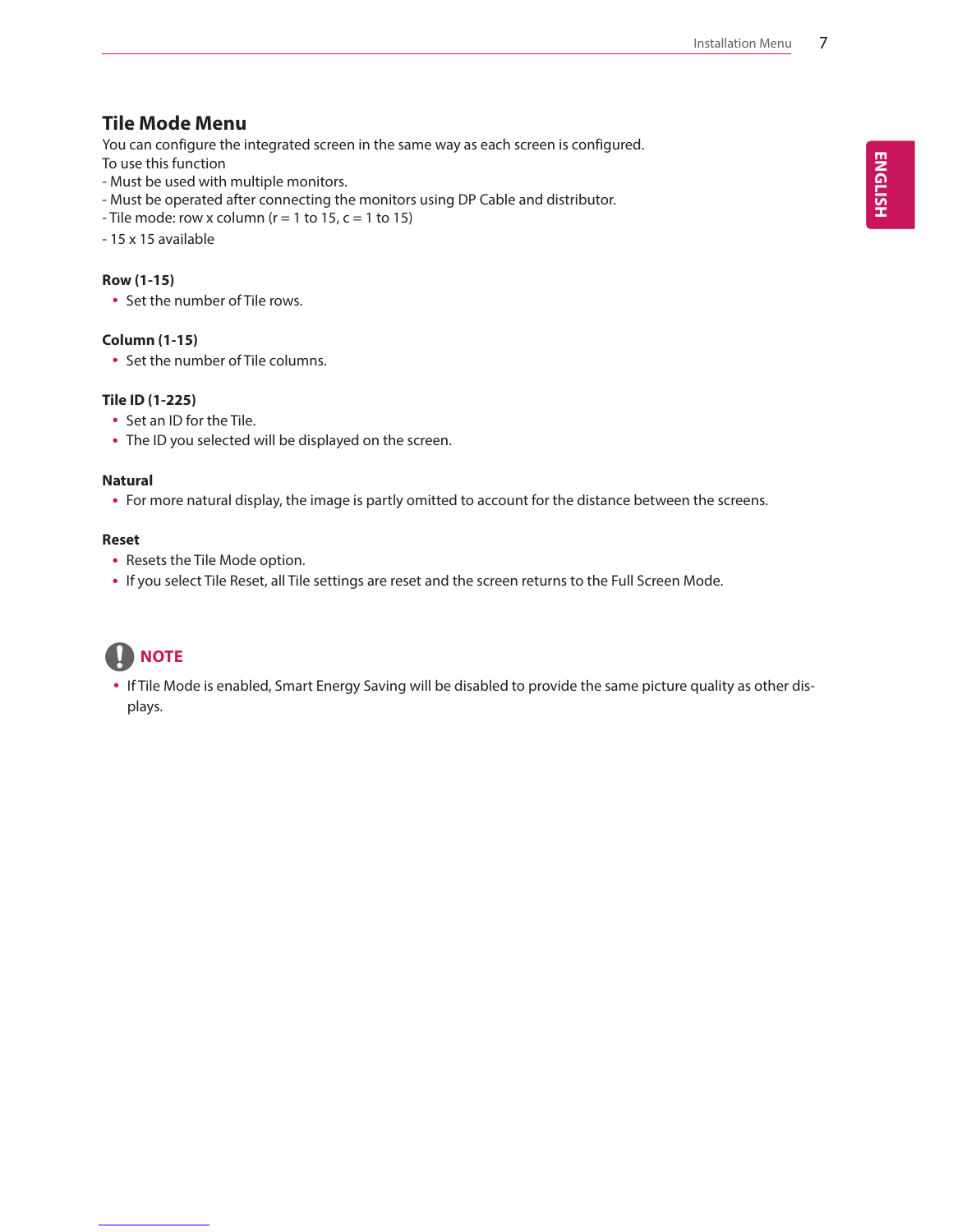### **Tile Mode**

This monitor can be tiled with additional monitors to create a large tiled display.

1X2

### Off When the Tile Mode

option is disabled



When using 2 monitors

Tile ID



When using 4 monitors

| $ID$ 1 | ID2            |
|--------|----------------|
| 1D3    | $\mathbb{Z}_3$ |

3X3 When using 9 monitors

## ID 1 ID 2  $ID<sub>5</sub>$ ID 3 ID 6 ID 7 **||| I**D 8 ||| || **I**D 9

#### 4X4

When using 16 monitors



5X5 When using 25 monitors



#### **Tile Mode - Natural mode**

When active, the part of the image that would normally be displayed in the gap between the monitors is omitted.





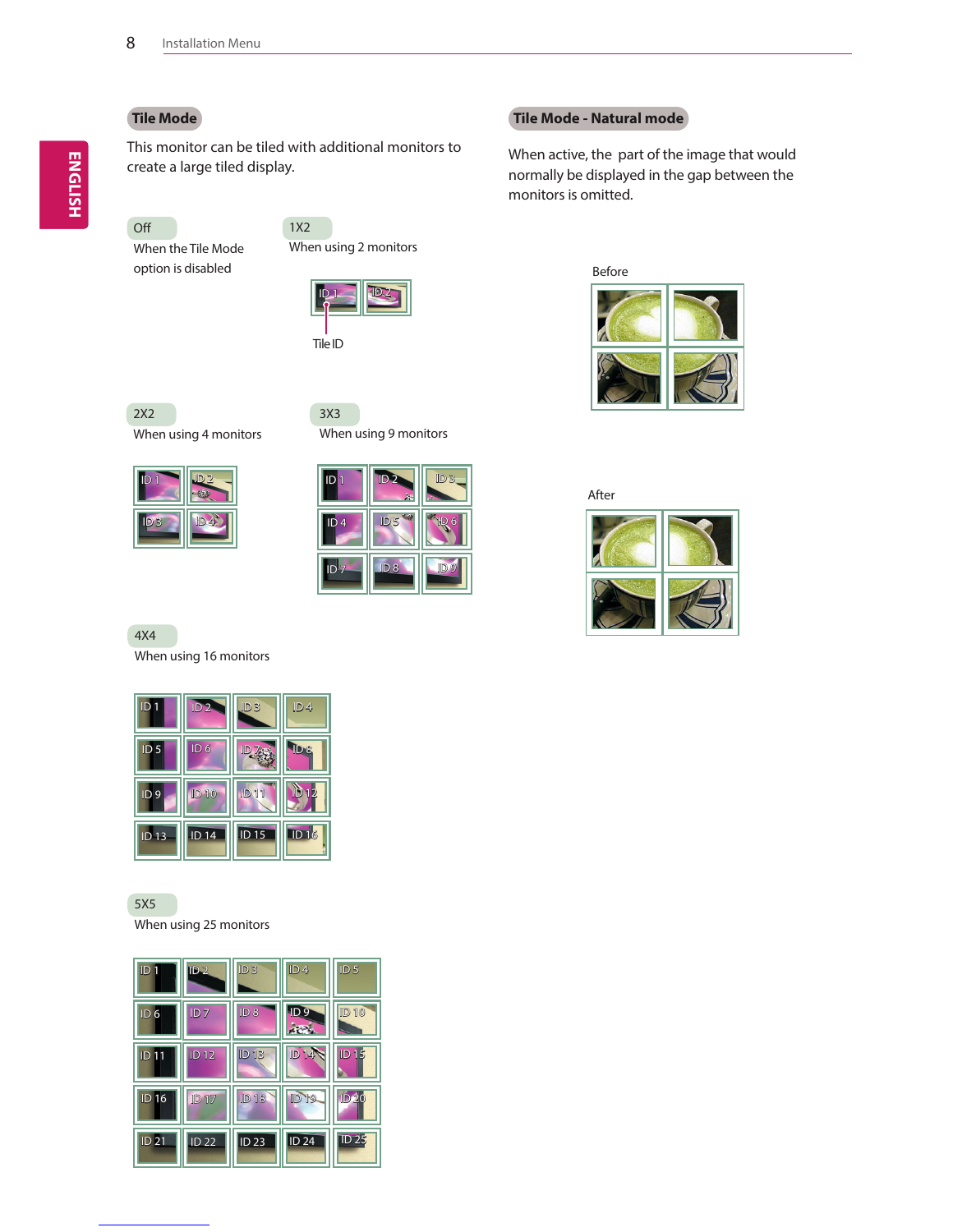### **Fail Over Menu**

The input source with the highest priority will be selected.

#### **Off**

• The Auto-Fail Over feature is disabled.

#### **Auto**

- The input source changes according to the specified order. When several input sources are found, the input source with the highest priority will be selected.
- Priority: 1.HDMI, 2.DVI-D, 3.DISPLAYPORT, and 4.OPS, 5.RGB, 6.Internal Memory

#### **Manual**

- The input source changes according to the specified order. When several input sources are found, the input source with the highest priority will be selected.
- You can set Priority 1 Priority 6.

## **NOTE**

- Content copied using My Media will be saved in the root folder.
- y If the input is switched to Internal Memory due to Fail Over, videos files or image files saved in the top-level folder in the Internal Memory will be displayed.
- y If there are both video files and image files in the same folder, then only the video files will be played.
- Content distributed by SuperSign will be saved in the folder named 'normal' in the internal memory. Therefore, content distributed by SuperSign will not be automatically played due to Fail Over.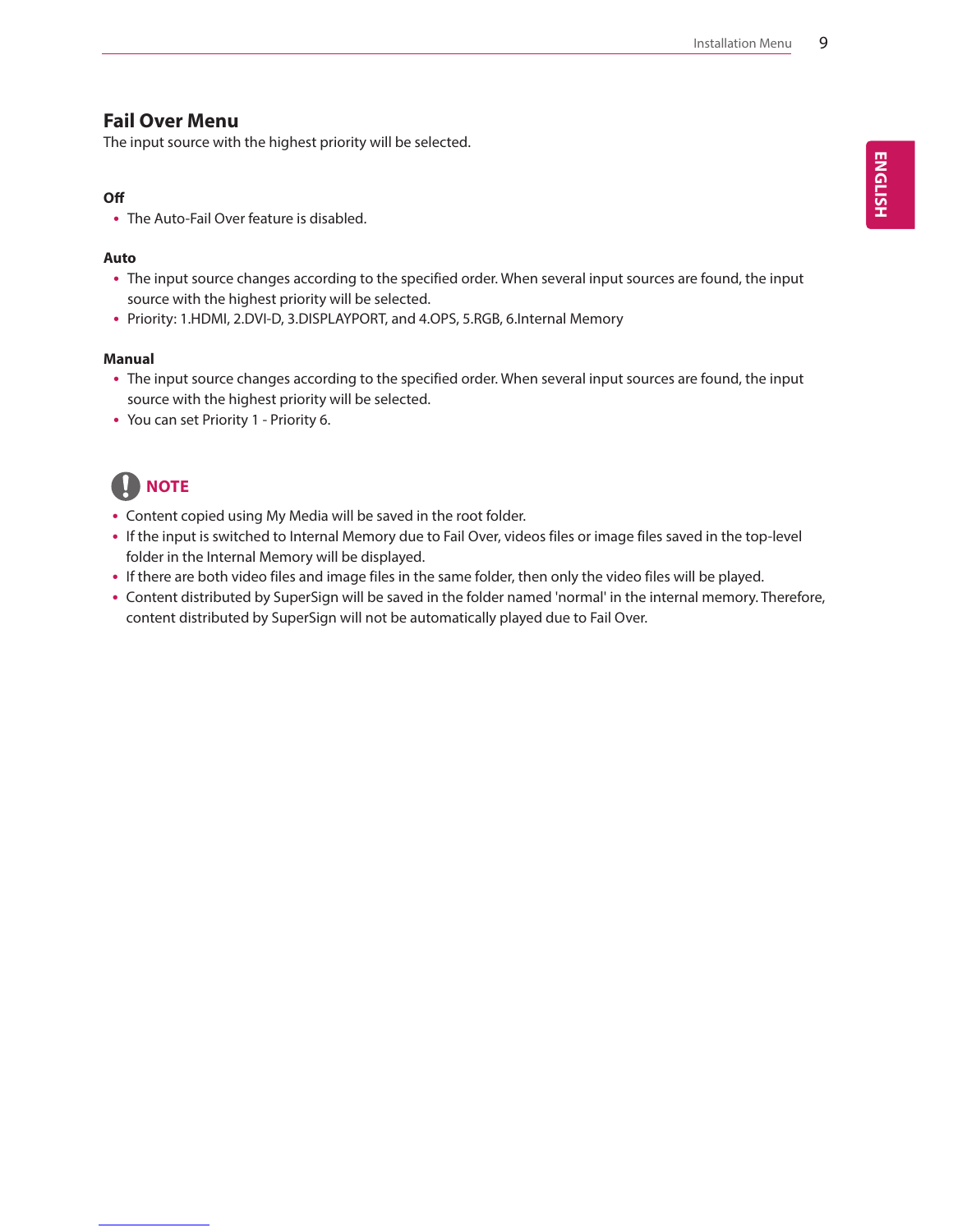## **ISM Method Menu**

If a still image is displayed on the screen for an extended period of time, image sticking can occur. The ISM method is a feature that prevents image sticking.

#### **Mode**

- Selects the desired ISM Method mode.
- Normal : Disables the ISM method.
- White Wash : Displays a white pattern to remove image sticking.
- Color Wash : Alternately displays a white pattern and a color pattern to remove image sticking.
- User Image : Plays your photos or movies using a USB storage device.

#### **Timer**

- Immediately : Performs the ISM function immediately.
- Repeat : Performs the ISM function for a specified amount of time in each period.

#### **Period**

- You can set the period between 1 and 24 hours.
- The ISM feature starts when the image freezes for a specified period of time.

#### **Time**

- y You can select from among 1 10 mins / 20 mins / 30 mins / 60 mins / 90 mins / 120 mins / 180 mins / 240 mins.
- The ISM function is performed for a specified period.

#### **User Image**

• Photo : Plays the images in a specific folder (ISM or ism) on your USB device in a slide show.

#### **User Image Download**

- Stores videos or images in internal memory.
- To download an image file, the image file must be in the ISM or ism folder of your external memory (USB device).